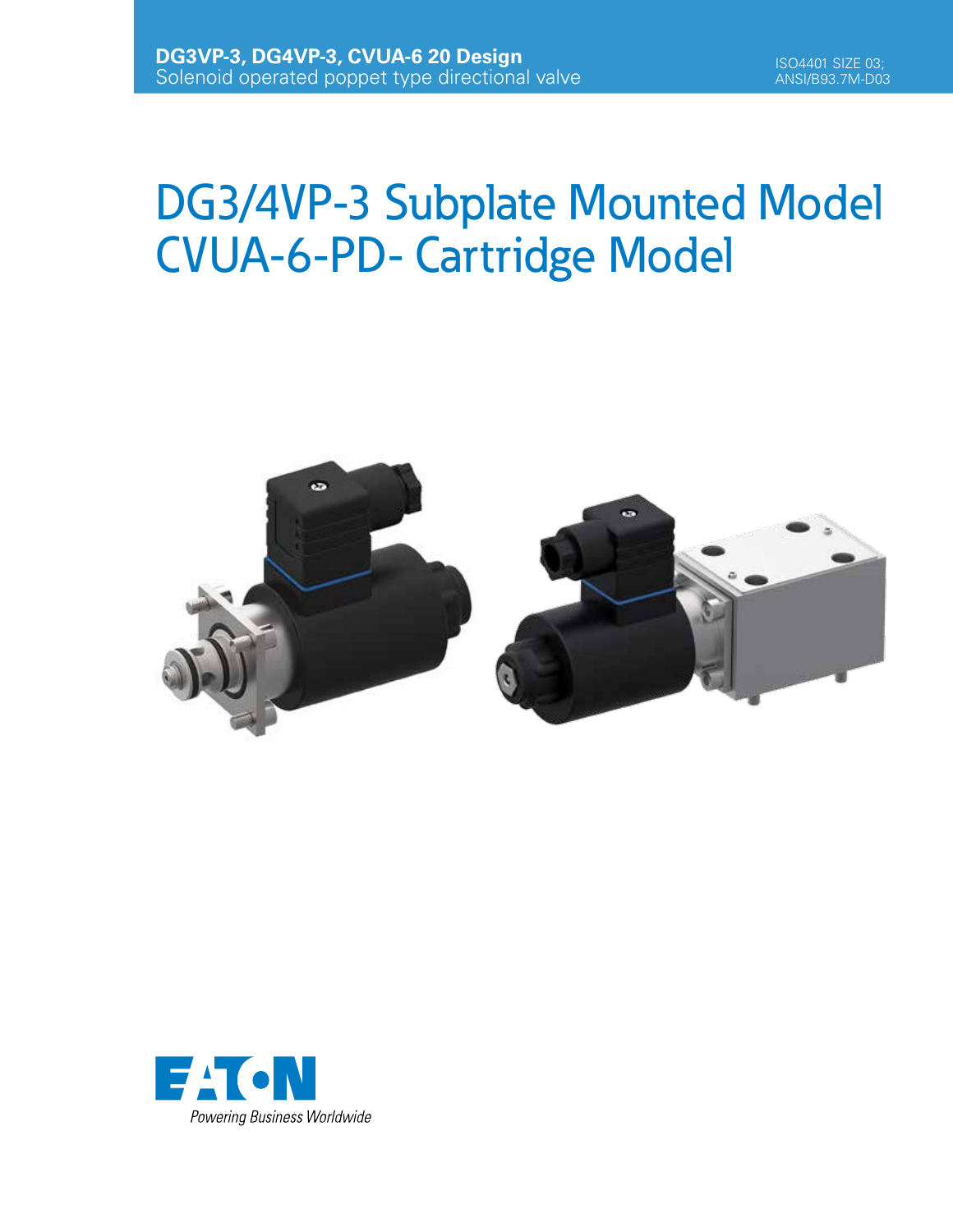### Solenoid operated poppet type directional valve

DG3/4VP-3 Subplate Mounted Model CVUA-6-PD- Cartridge Model

### **DG3VP-3, DG4VP-3, CVUA-6 20 design**

Solenoid operated poppet type directional valve

DG3/4VP-3 Subplate Mounted Model CVUA-6-PD- Cartridge Model

Flow rating 40 l/min (11 gpm)

Pressure Rating 315bar (4500 psi)

Bidirectional seat-valve shut-off, direct acting

### **Description**

- CVUA/DG3/4VP-3 operated directional seat valves size ISO4401 - 03.
- Direct acting, pressure balanced
- Gasket mounted or push-in cartridges.
- Normal condition (de-energised closed), flow is shut off without leakage.
- The core element operates on the tried and tested principle of the guided poppet, and the guide spool has a seal.
- Two different mounting versions are available, which allows the designer to choose the insertion depth
- These type valves are predominantly used in mobile and industry where leak-tight shut off functions are crucially important.
- Zinc Nickel plated for corrosion protection
- A "de-energised open" function can be created by using the 3/2 solenoid cartridge valve and the line-mounting body.
- In this case, ports 2 and 3 are used. Port 1 is plugged.
- Design bidirectional seat-valve shut-off, direct acting poppet and valve-spool design (pressure balanced)
- Tightening torque 5.2 Nm . 5 % (4 ft-lbs . 5 %)
- Size 6, cavity type AA or cavity type AB
- Weight 0.85 kg (1.9 lbs)

#### **Coils available with DIN and Deutsch connectors**

### **Technical data**

- De-energised closed
- Guided valve spool and poppet
- Available in two mounting versions
- All exposed parts with zinc-nickel plating
- High pressure wet-armature solenoids
- The slip-on coil can be rotated, and it can be replaced without opening the hydraulic envelope
- Can be fitted in a line-mounting body trial applications where leak-tight shut-off functions are crucially important.
- Examples are where loads, tensions, or clamping forces must be held without leakage.
- All external parts of the cartridge are zinc-nickel plated to DIN 50979 and are thus suitable for use in the harshest operating environments.
- The slip-on coils can be replaced without opening the hydraulic envelope and can be positioned at any angle through 360°.

| <b>General characteristics</b> | Description, value, unit                                                                                 |
|--------------------------------|----------------------------------------------------------------------------------------------------------|
| Designation                    | 2/2 solenoid cartridge valve                                                                             |
| Design                         | Bidirectional seat-valve shut-off, direct acting<br>poppet and valve-spool design<br>(pressure balanced) |
| Mounting method                | Push-in cartridge, 4 mounting bolts M5 x 10                                                              |
| Tightening torque              | 5.2 Nm $\pm$ 5 % (4 ft-lbs $\pm$ 5 %)                                                                    |
| Size                           | size 6, cavity type AA or cavity type AB                                                                 |
| Weight                         | $0.85$ kg $(1.9$ lbs)                                                                                    |
| Mounting attitude              | Unrestricted                                                                                             |

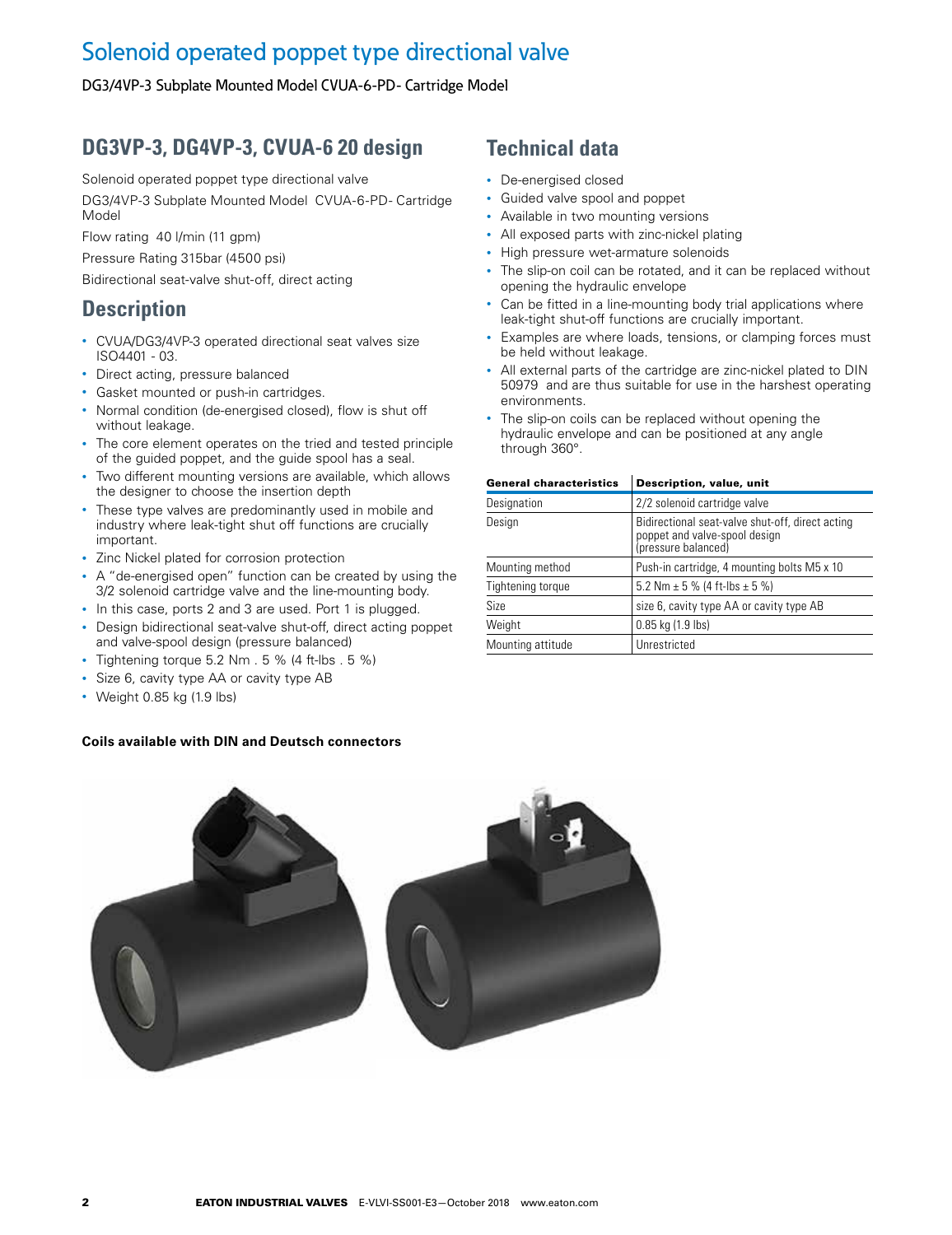## Model code

|                |                              | DG*VP-3<br>$-10**$<br>(F3)                                   | ν<br>M                       | $-20$                                       |
|----------------|------------------------------|--------------------------------------------------------------|------------------------------|---------------------------------------------|
|                |                              |                                                              |                              |                                             |
|                |                              | $\boldsymbol{2}$<br>$\mathbf{1}$<br>$\mathbf{3}$             | $5\phantom{.0}$<br>4         | 6 <sup>1</sup><br>8<br>$\overline{7}$       |
|                | <b>Seals</b>                 |                                                              |                              | <b>Flag symbol</b>                          |
| $\mathbf{1}$   | F <sub>3</sub>               | Viton seals                                                  | $5\overline{)}$              |                                             |
|                | <b>Blank</b>                 | Nitrile seals                                                |                              | M<br>Electrical options and features.       |
| $\overline{2}$ | <b>Function</b>              |                                                              | $\,6\,$                      | <b>Coil type</b>                            |
|                | 3                            | Three-way                                                    |                              | U<br>ISO4400, DIN43650                      |
|                | $\overline{\mathbf{4}}$      | Four-way                                                     |                              | KUP5D3 Deutsch Connector H and G coils only |
| $\mathbf{3}$   | Spool and spring arrangement |                                                              | $\overline{7}$               | <b>Coil rating</b>                          |
|                | 102A                         | Normally open, spring offset,                                |                              | B<br>110V AC 50Hz / 115V AC 60 Hz           |
|                | 103A                         | for DG3VP models<br>Normally closed, spring offset,          |                              | D<br>220V AC 50Hz / 230V AC 60Hz            |
|                |                              | for DG3VP models                                             |                              | <b>ED</b><br>240V AC 50Hz                   |
|                | 104C                         | Normally open, spring centered,                              |                              | <b>12V DC</b><br>G                          |
|                | 105C                         | for DG4VP models<br>Normally closed, spring centered,        |                              | н<br>24V DC                                 |
|                |                              | for DG4VP models                                             |                              | O<br>48V D<br>Other voltages on request     |
| $\overline{4}$ |                              | <b>Solenoid identification</b>                               |                              |                                             |
|                | <b>Blank</b>                 | None                                                         | $\overline{8}$               | Design number                               |
|                | $\mathbf v$                  | Solenoid "A" is at port "A" end and / or                     |                              | 20 series                                   |
|                |                              | solenoid "B" is at port "B" end independent<br>of spool type |                              |                                             |
|                |                              |                                                              |                              |                                             |
|                |                              |                                                              |                              |                                             |
|                |                              |                                                              |                              |                                             |
|                |                              | $(F3) - C VUA-6-PD$<br>∗                                     | М                            | U<br>20                                     |
|                |                              |                                                              |                              |                                             |
|                |                              |                                                              |                              |                                             |
|                |                              | $\overline{2}$<br>$\mathbf{1}$<br>$\overline{3}$             | $\overline{\mathbf{4}}$<br>5 | $\overline{8}$<br>6                         |
| $\mathbf{1}$   | <b>Seals</b>                 |                                                              |                              | Coil type                                   |
|                | F <sub>3</sub>               | Viton seals                                                  | $\,6\,$                      |                                             |

| 1              | <b>Seals</b>                    |                                  | 6              | Coil type          |                                                                  |
|----------------|---------------------------------|----------------------------------|----------------|--------------------|------------------------------------------------------------------|
|                | F <sub>3</sub><br><b>Blank</b>  | Viton seals<br>Nitrile seals     |                | U                  | ISO4400, DIN43650<br>KUP5D3 Deutsch Connector H and G coils only |
| $\overline{2}$ | <b>Cartridge Valve Unit NG6</b> |                                  | $\overline{7}$ | <b>Coil rating</b> |                                                                  |
|                |                                 |                                  |                | B                  | 110V AC 50Hz / 115V AC 60 Hz                                     |
| 3              |                                 | <b>Mounting Flange Type</b>      |                | D                  | 220V AC 50Hz / 230V AC 60Hz                                      |
|                | N                               | Narrow thickness flange          |                | ED                 | 240V AC 50Hz                                                     |
|                | W                               | Wide thickness flange            |                | G                  | 12V DC                                                           |
|                |                                 |                                  |                | н                  | 24V DC                                                           |
| 4              | <b>Function</b>                 |                                  |                | $\mathbf 0$        | 48V DC                                                           |
|                | $\mathbf{2}$                    | Two Way                          |                |                    | Other voltages on request                                        |
|                | 3                               | Three Way                        | 8              | Design number      |                                                                  |
| 5              | Flag symbol                     |                                  |                |                    | 20 series                                                        |
|                | M                               | Electrical options and features. |                |                    |                                                                  |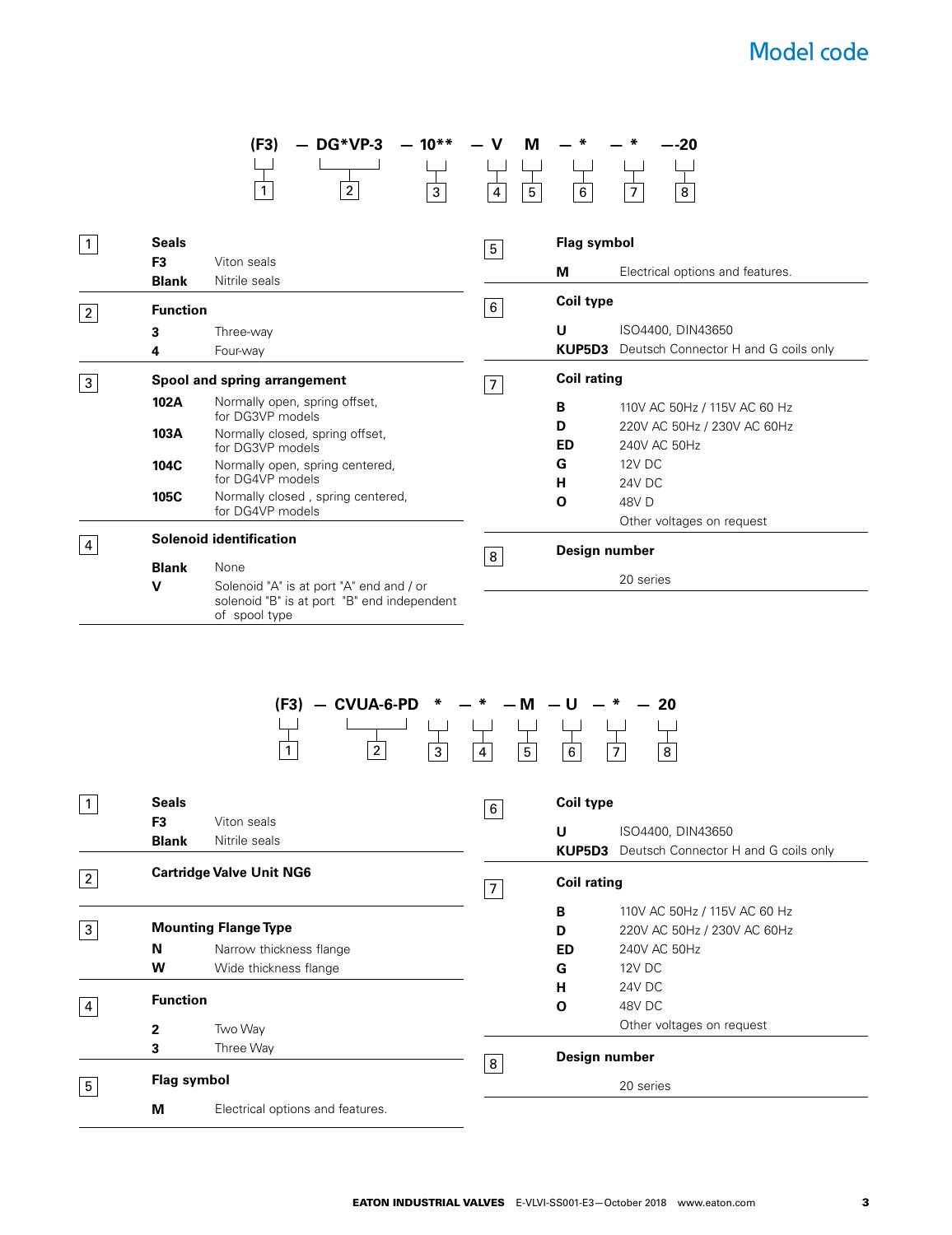## Operating data

Spool options

| <b>Hydraulic characteristics</b>                                   | Description, value, unit                                                          |
|--------------------------------------------------------------------|-----------------------------------------------------------------------------------|
| Maximum operating pressure                                         | $315$ bar ( $4500$ psi)                                                           |
| Maximum flow rate                                                  | 40 l/min (11 gpm)                                                                 |
| Flow direction                                                     | $1 \rightarrow 2 / 2 \rightarrow 1$ , see symbols                                 |
| Hydraulic fluid                                                    | HL and HLP mineral oil to DIN 51 524; for other<br>fluids, please contact BUCHER  |
| Ambient temperature range 1)                                       | $-25^{\circ}$ C $\ldots +80^{\circ}$ C<br>$(13 \text{ °F} \dots +176 \text{ °F})$ |
| Hydraulic fluid temperature<br>range                               | $-25^{\circ}$ C $+80^{\circ}$ C<br>$(13 \text{ °F} \dots +176 \text{ °F})$        |
| Viscosity range                                                    | 10500mm2/s (cSt), recommended<br>15250mm2/s (cSt)                                 |
| Minimum fluid cleanliness<br>Cleanliness class to ISO<br>4406:1999 | class 20/18/15                                                                    |

| <b>Electrical characteristics</b>         | <b>Description, value, unit</b>                                                                                                                                                           |
|-------------------------------------------|-------------------------------------------------------------------------------------------------------------------------------------------------------------------------------------------|
| Supply voltage                            | 12V DC, 24V DC / 115V AC, 230V AC (5060Hz)                                                                                                                                                |
| Supply voltage tolerance                  | ±10%                                                                                                                                                                                      |
| Ambient temperature range 1)              | $-25^{\circ}$ C $+50^{\circ}$ C<br>$(13 \text{ °F} \dots +122 \text{ °F})$                                                                                                                |
| Nominal power consumption                 | $VDC = 3032 W / VAC = 3132 W$                                                                                                                                                             |
| Switching time                            | $25170$ ms (energising)<br>15  70 ms (deenergising)<br>These times are strongly influenced by fluid<br>pressure, flow rate and viscosity, as well as by<br>the dwell time under pressure. |
| Relative duty cycle                       | 100%                                                                                                                                                                                      |
| Protection class to ISO20653<br>/ EN60529 | IP 65 / IP 67 / IP 69K, see "Ordering code" (with<br>appropriate mating connector and<br>proper fitting and sealing)                                                                      |
| Electrical connection                     | DIN EN 175301-803, 3-pin 2 P+E (standard)<br>for other connectors, see "Ordering code"                                                                                                    |

## Functional symbols

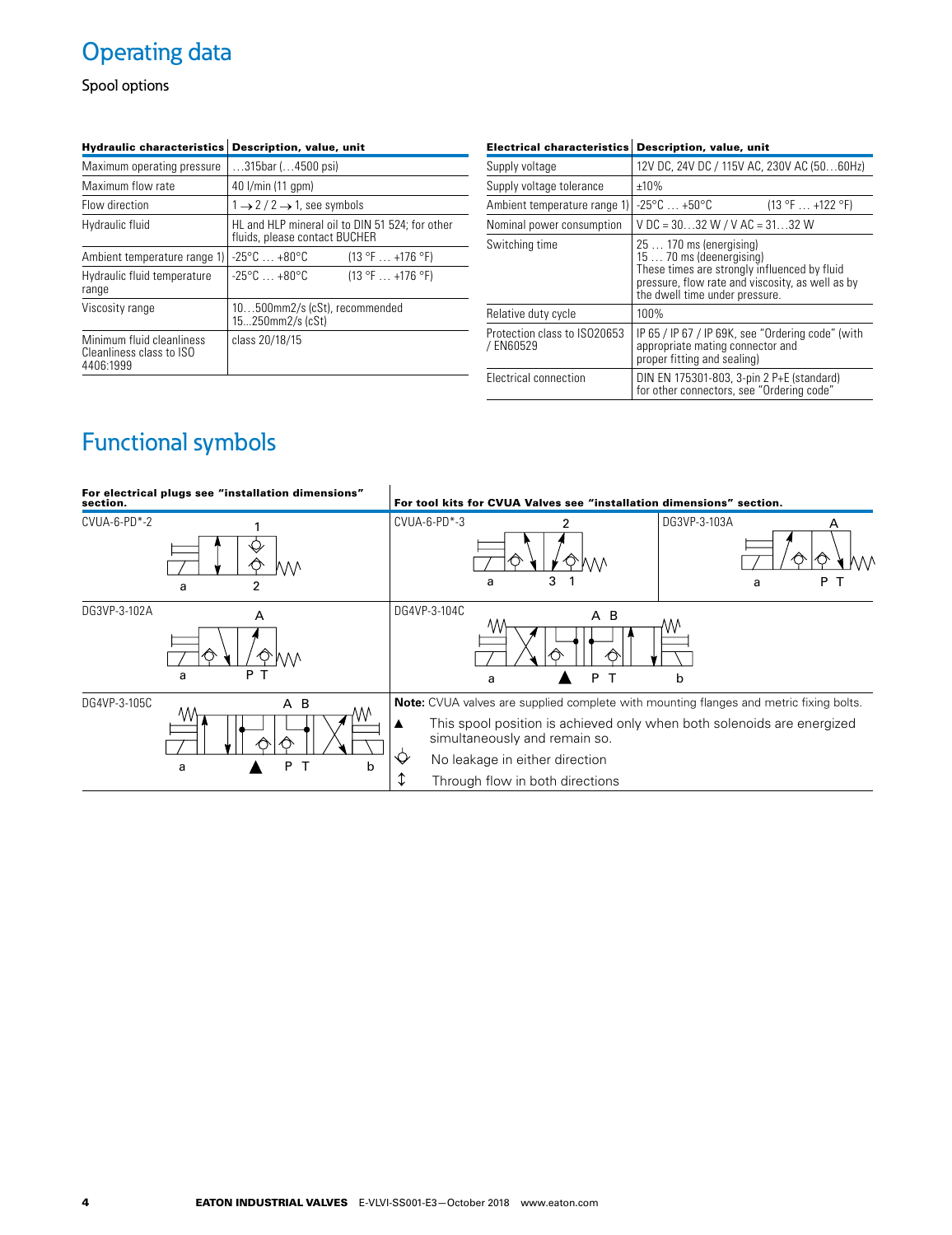### **DG3/4VP-3**

Measured with oil viscosity 33mm2/s (cSt), coil at steady-state temperature and 10 % undervoltage

#### **p [bar (psi)]**







Measured with oil viscosity 33mm2/s (cSt), coil at steady-state temperature and 10 % undervoltage



**Q [l/min (gpm)]**



**p [bar (psi)]**

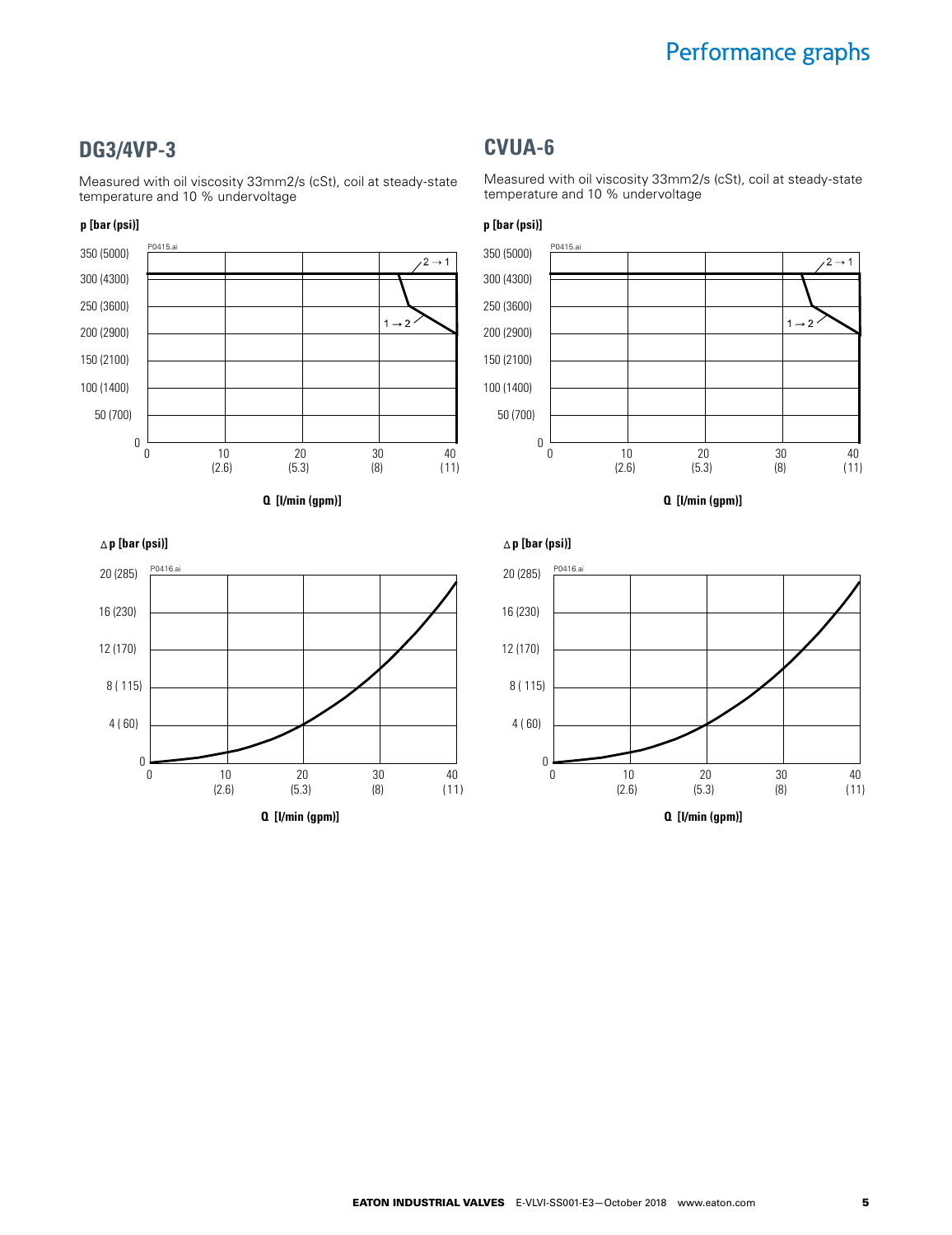### Installation dimensions

**DG3VP-3**



**DG4VP-3**

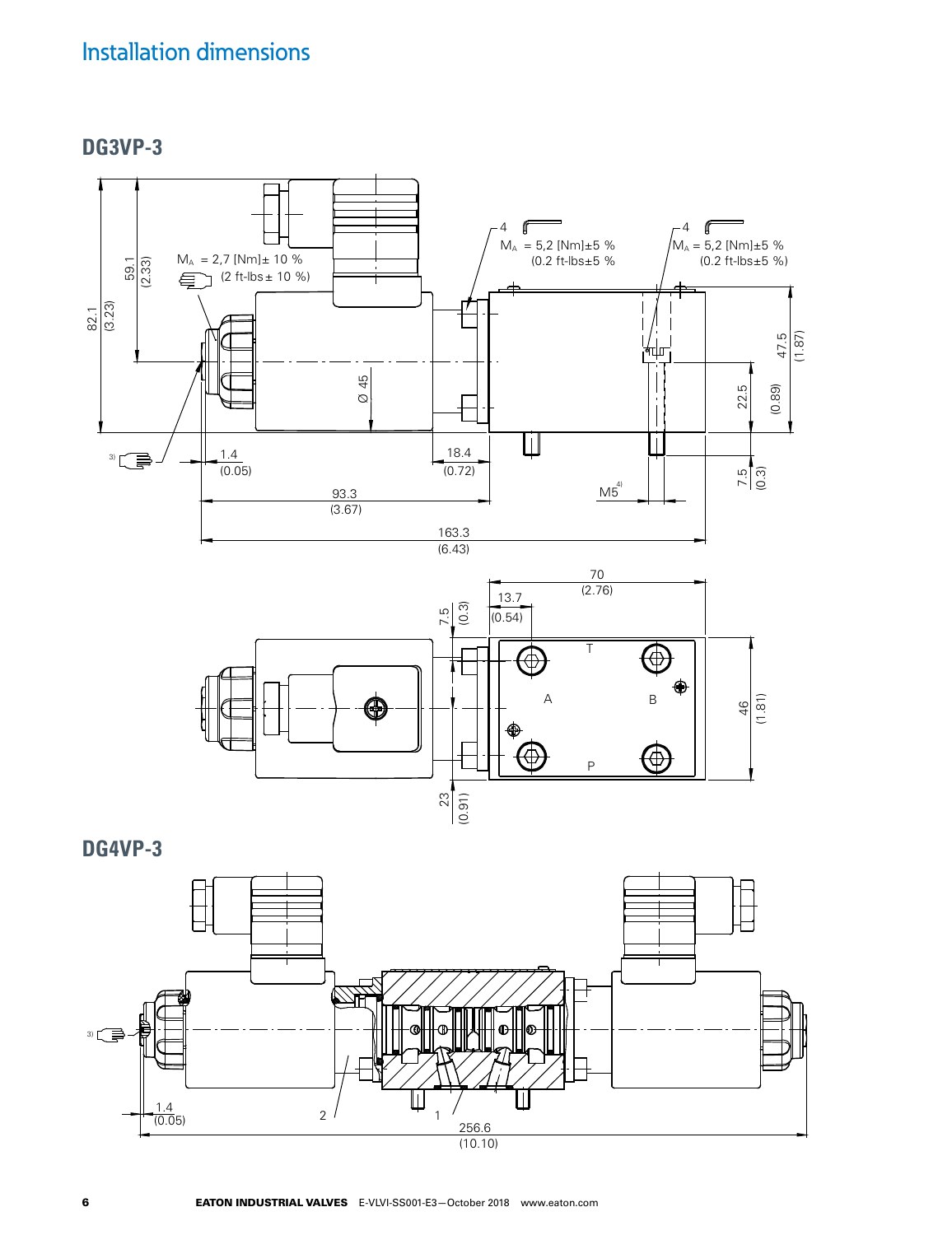### **CVUA-6-PD\*3**

### **Shallow insertion model**

### **CVUA-6-PDW3**



#### **Deep insertion model CVUA-6-PDN3**



### **CVUA-6-PD\*-2**

#### **Deep insertion model CVUA-6-PDW2**



**Shallow insertion model CVUA-6-PDW2**

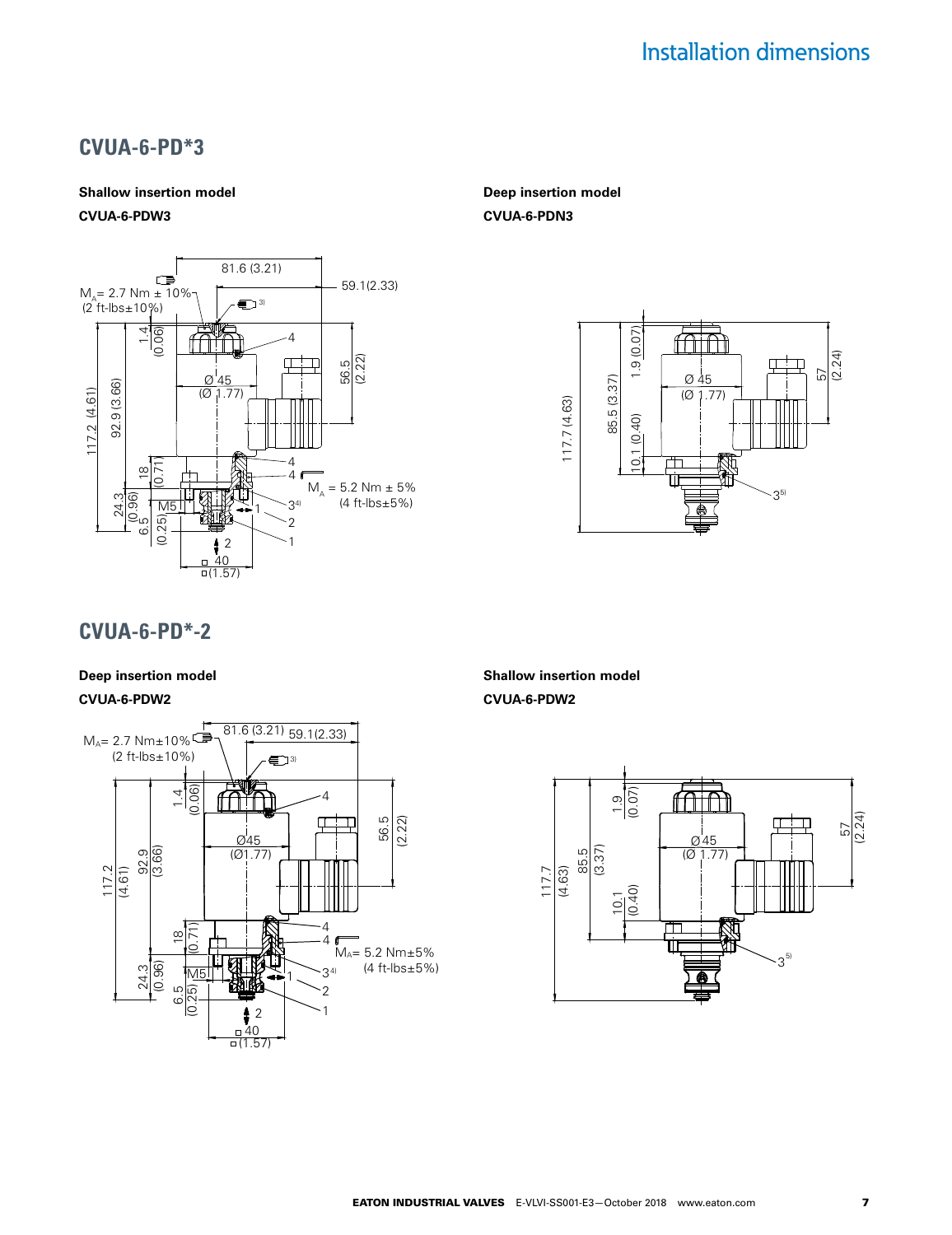### **CVUA-6-PD\*-2**

#### **Recess Dimensions**

Notes (metric dimensions)

- ▲  $\varnothing$ 18 +0/-0,2 x 26 ± 0,1 deep: Ream  $\varnothing$ 18 H7 x 20 deep min. ◆
- $Ø19 + O/-0.2 \times 14 \pm 0.1$  deep: Ream Ø19 H7 x 8 deep min. ◆

#### **Notes (inch dimensions)**

- ▲ Diameter 0.709 +0/–0.008 x 1.024 ± 0.004 deep: Ream Ø18 mm H7  $\times$  0.79 deep min.  $\bullet$
- Diameter 0.748 +0/-0.008 x 0.551 ± 0.004 deep: Ream Ø19 mm H7  $\times$  0.32 deep min.  $\bullet$



Tool kit 638692 for machining the Ø18 mm and Ø19 mm bores (and when required, the Ø26 mm bore) can be ordered if required. The kit comprises a stepped drill and a stepped reamer.

### **Seal kits**

**6045235-001** Seal Kit for CVUA-6 10 and 20 Design **6045236-001** Seal Kit for F3-CVUA-6 10 and 20 Design **6045237-001** Seal kit for DG3/4VP-3 10 and 20 Design **6045238-001** Seal kit for F3-DG3/4VP-3 and 20 Design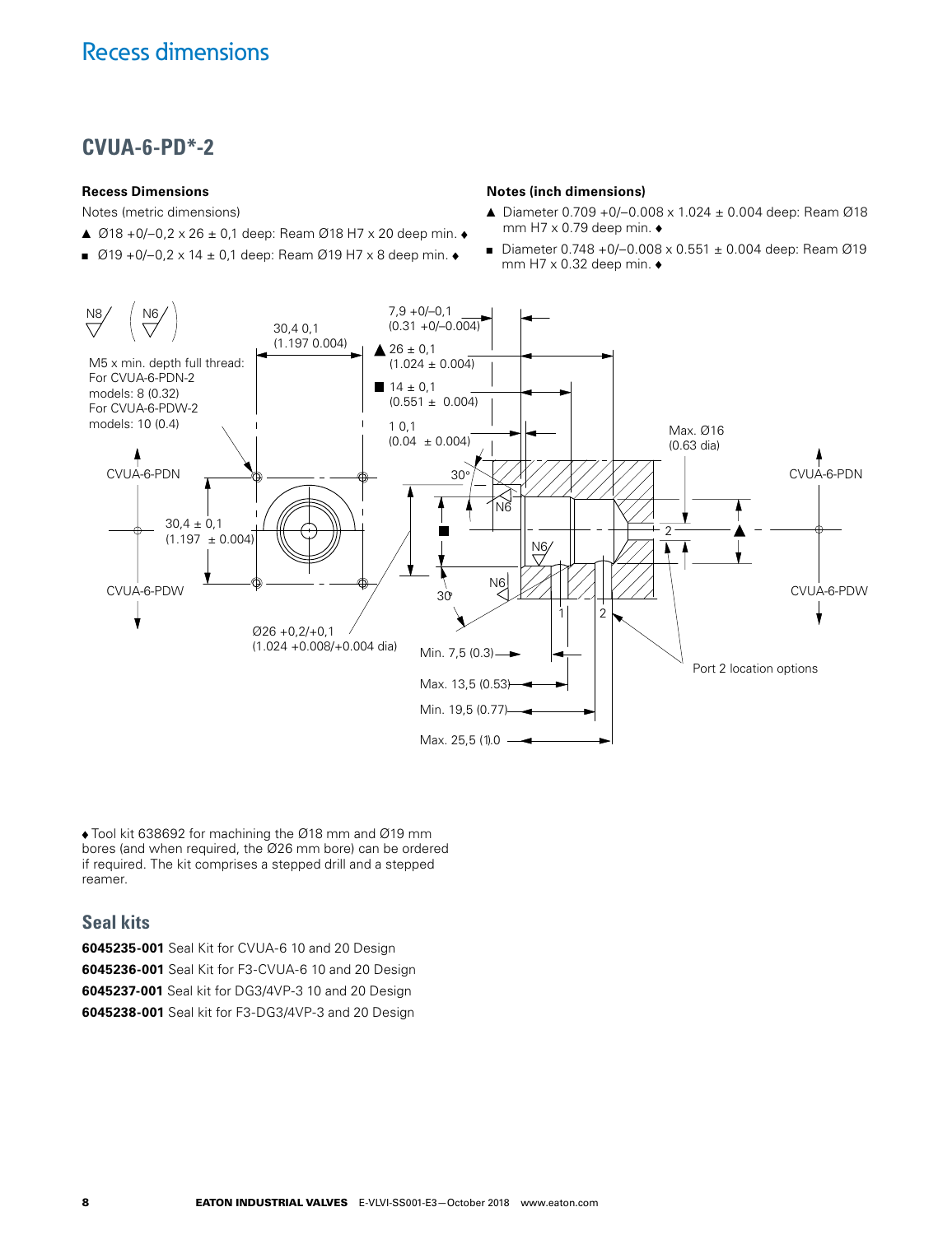### **CVUA-6-PD\*-3**

#### **Recess Dimensions**

۸

Notes (metric dimensions)

- Ø17 + 0/- 0, 2 x 34 ± 0, 1 deep: Ream Ø17 H7 x 32, 5 deep min.
- ▲ Ø18 + 0/ 0, 2 x 26 ± 0, 1 deep: Ream Ø18 H7 x 20 deep min. ◆
- $\Box$  Ø19 + 0/-0, 2 x 14 ± 0,1 deep: Ream Ø19 H7 x 8 deep min.  $\bullet$

#### **Notes (inch dimensions)**

- Diameter 0.669 +0/–0.008 x 1.339 ± 0.004 deep: Ream Ø17 mm H7  $\times$  1.28 deep min.  $\bullet$
- ▲ Diameter 0.709 +0/–0.008 x 1.024 ± 0.004 deep: Ream Ø18 mm H7  $\times$  0.79 deep min.  $\bullet$
- Diameter 0.748 +0/-0.008 x 0.551 ± 0.004 deep: Ream Ø19 mm H7  $\times$  0.32 deep min.  $\bullet$



Tool kit 459285 for machining the Ø17 mm, Ø18 mm and Ø19 mm bores (and when required, the Ø26 mm bore) can be ordered if required. The kit comprises a stepped drill and a stepped reamer.